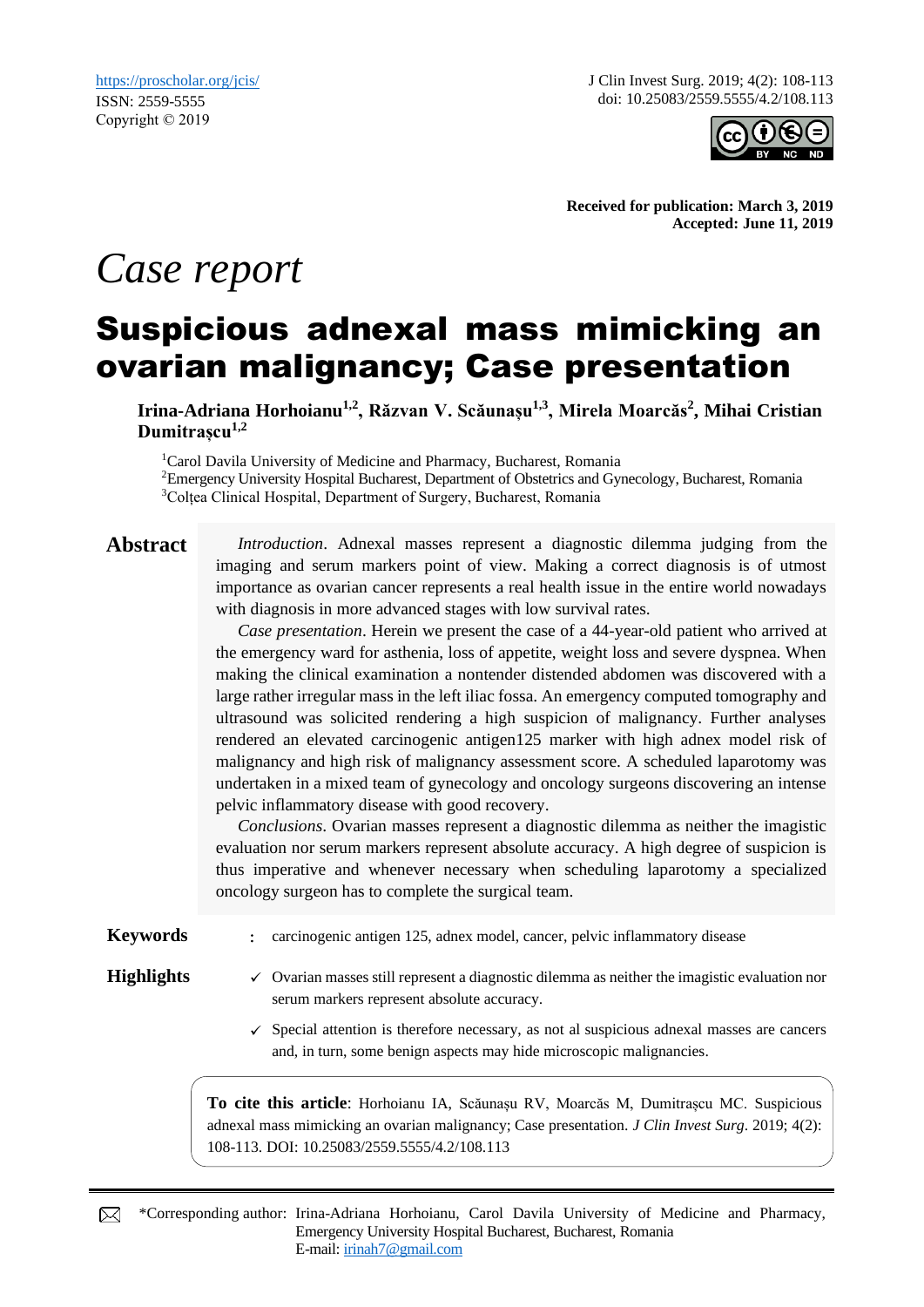### **Introduction**

Correct diagnosis of adnexal masses is of utmost importance as ovarian cancer represents a real health issue in the entire world nowadays; despite the fact that it constitutes the  $7<sup>th</sup>$  most common cancer in women and the  $8<sup>th</sup>$  most common cause of death from cancer its survival rate is sparse at time of diagnosis, the worst one among all gynecologic cancers (5 year survival rate of 46%) (1-3). This is mostly due to the fact that a positive diagnosis is made in advanced stages where the survival rate steeply descends. The one-year survival rate is over 90% for stage FIGO I but with only 14.9% of cancers being in that stage at diagnosis and 50% for stage Figo IV (1, 3). Also, the 5-year relative survival rate for epithelial ovarian cancer is 90% in stage I, 70% in stage II, 39% in stage III and only 17% in stage IV (1, 2). There is also a 56% death rate for those diagnosed in an emergency setting perhaps due to cancer spread, complication occurrence and last but not least surgery in unexperienced oncologic hands with suboptimal initial emergency surgery  $(1)$ .

### **Case report**

Herein we present the case of a 44-year-old patient who arrived at the emergency ward for asthenia, 3 weeks onset, loss of appetite with progressive weight loss (8 kg in 6 months) and severe dyspnea in the last months. Upon blood workup severe hypochromic anaemia was discovered (3.7 g/dl haemoglobin level, haematocrit of 17.1%) with normal leukocyte and platelet counts (8.11 thousand and respectively 166 thousand respectively), normal clotting times and biochemistry except hypoalbuminemia of 2.3 g/dl hyperglycemia (200 mg/dl) and elevated glycosylated haemoglobin (6.2%). Immediate blood transfusion was initiated with 2 iso group iso rhesus units. When making the clinical examination a nontender distended abdomen was discovered with a large rather irregular mass in the left iliac fossa extending upward in the left flank. The patient didn't accuse any fever, chills, former abdominal pain and had normal micturition and stools. Also, she informed the staff of her psychiatric disorder and the needed medication being in a stable state. An emergency computed tomography and ultrasound was solicited rendering the following aspects: a left latero uterine formation was discovered with nodules and septations, relatively well defined, in close contact with the uterus which was thus pushed in the right lateral fossa, almost without any demarcation line between the two (Figure 1).



**Figure 1**. Pelvic computed tomography. Left latero uterine most probably adnexal tumoral formation, in close contact with the uterus which is pushed in the right lateral fossa, no demarcation line between the two is seen.

There was also close contact with a sigmoid loop and posterior wall of the bladder. The sigmoid colon had a thickened wall with positive iodophilia needing a colonoscopy examination in the thought of invasion. The mesenteric fat in the inferior abdomen was dense and retracted with the presence of small iodophilic nodules. Bilateral ureteral hydronephrosis grade 2 was discovered with increased left ureteric caliber throughout is trajectory until the iliac region where it appeared to be engulfed in the ovarian formation with slightly reduced and tardied left secretion and excretion. Numerous lymphadenopathies in the lombo-aortic region of about 13mm diameter and also in the mesenteric fat, common left and right iliac and right external iliac regions were found. Important collateral circulation in both flanks was noticed with pericardial but no pleural effusions nor osseous tumoral aspects were found. The ultrasound examination revealed a left parauterine large, thick walled, solid fluid formation of about 10/8 cm, with thick septations some of which vascular, papillary projections, hyperechoic content in the fluid part, coming in close contact with the cervix without being able to describe the uterine or ovarian involvement. Small amounts of free fluid were diffusely dispersed inside the abdomen, especially in the Douglas pouch. After anaemia correction the haemoglobin raised up to 7.8 g/dl without any inflammation persistence. Also, further analyses rendered an elevated carcinogenic antigen125 (CA125) marker of 219 U/ml and a negative colonoscopy - without any endoluminal lesions until the splenic flexure. After patient stabilization a scheduled laparotomy was undertaken in a mixed team of gynecology and oncology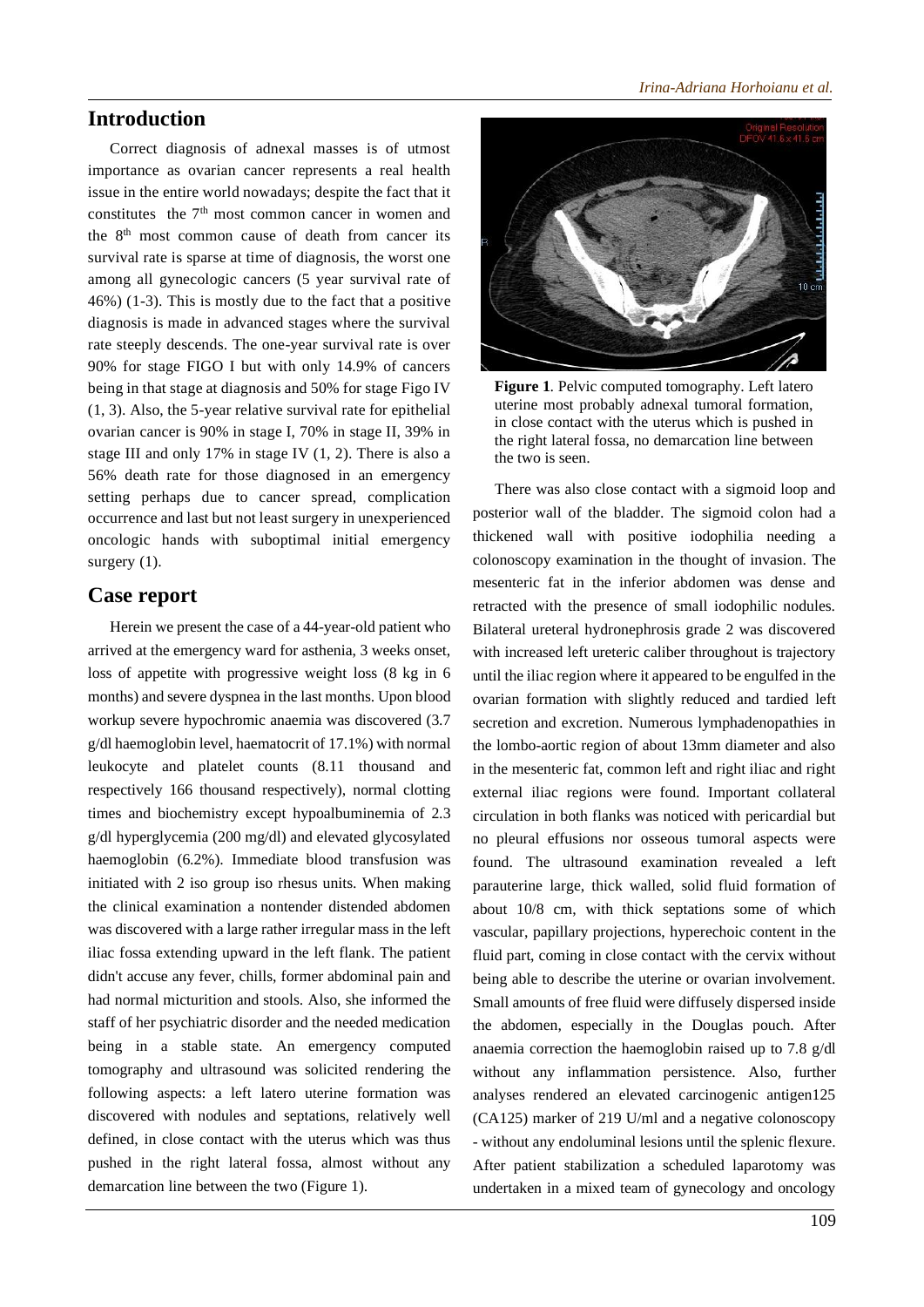surgeons as the features described above suggested a malignant aspect of the pelvic tumor. A median incision was made with discovery of numerous intense adhesions especially at the level of the left adnexa, epiploon and colon. The left adnexa was enlarged, about 9/9 cm and transformed into a thick walled septated abscess with numerous micro abscesses surrounding it of about 1cm diameter including a larger retro uterine one. Patient evolution was favourable after the surgical involvement and parenteral antibiotic therapy with rapid recovery and diabetic referral for chronic therapy.

#### **Discussions**

Envisioning that, a series of diagnostic models like Risk of Malignancy Index (RMI) or Risk of Ovarian Malignancy Assessment (ROMA) score, Copenhagen index (CPHI), International Ovarian Tumor Association (IOTA) Adnex model and "simple rules" ultrasound, have been formed comprising not only adnexal imaging features but also blood workup as serum carcinogenic antigen 125 (CA125) and human epidydimal protein 4 (HE4) (4-8). Judging by their criteria the imaging morphology patterns of our adnexal tumor in association with the serum markers were suggestive for a malignant aspect. In the following below we describe and discuss the results.

According to the IOTA simple rules guidelines, the imaging aspects of the tumor encompassed 3 malignant features: (1) irregular multilocular solid tumor with largest diameter of 10 cm with 4 or more papillations (2) and high colour content at colour doppler (3) with no benign features thus classifying the tumour as a suspected adnexal malignancy. Also using the Adnex model the specific risk of the patient was as follows: 15.3% chance of a benign tumor, the baseline risk being 68.2%; 84.7% risk of malignancy (baseline risk 31.8%) with the greatest risk being for a borderline tumor, 58.9% (4% stage I ovarian cancer, 19.6% stage II-IV ovarian cancer, 2.2% risk of metastatic cancer to the adnexa) (5). In our case the anatomical topography of the tubo-ovarian abscess, with the adnexa turned around its axis, intensely adherent to the surrounding organs by inflammation, neovascularization and fibrosis formation with multiple small abscesses suggestive of a former localized pelviperitonitis were the aspects which on ultrasound resembled a malignant tumor with increased vascularity, irregularity, solid components, multilocular cysts and multiple papillations (4). Also, the computed tomography with its description of a nodular septated tumor without any demarcation line from the uterus or sigmoid colon with bilateral hydronephrosis the left ureter being engulfed in the formation with increased caliber and multiple adenopathies and densified mesenteric fatty tissue was also highly suggestive of a neoplastic tumor. Despite that the patient didn't present with 2 typical aspects - pleural effusion nor large ascites, signs which could have been the hallmark of a malignant Meigs syndrome. As stated above, the quantification of the risk of malignancy based on the ultrasound and complex imaging features were suggestive of a neoplastic tumor and judging by that, being at risk, the patient benefited from an operative laparotomy in a high gynecologic setting involving an oncology surgeon as our hospital has these specific features (4). The ultrasound adnex model though, was more accurate than the computed tomography suggesting a borderline tumor rather than a certified malignant one, so in conclusion it is better to have an objective means of assessment rather than a subjective one where some signs can elicit a response with more or less ponder. Also, it appears that ultrasound in experienced hands can be an important and perhaps a better tool of assessment than the remaining imaging options (9).

Also, in the need for a higher diagnostic outcome, specific serum markers such as CA125 and or HE4 have been proposed and embedded in various risk scores like RMI, ROMA, Copenhagen Index (6, 8). There are many studies which argue against or for their positive predictive value, for example according to Gentry-Maharaj and col. (10) the human epididymis 4 has been found to have little added value to the concurrent use of CA125 in association with transvaginal ultrasound in regards to the differential diagnosis of adnexal masses but, according to Park and col. (11), combining CA125 and HE4 might be more advantageous than either one alone.

Also, further addition of multiple biomarkers to CA125 and HE4 has been proposed along time in the hope of improving the assessment of ovarian tumors among which as follows: YKL-40, transthyretin, apolipoprotein A1, beta 2 microglobulin, transferrin and lipoprotein A (7). According to (7) by using logistic regression analysis the combination of multiple markers with menopausal status in comparison to the simple CA125 and HE 4 addition achieved a higher area under the curve 94.6% (95% confidence interval: 90.1–99.2) in comparison to 91.2% (95% confidence interval: 86.0–96.4) but it was not proven to significantly better ( $p = 0.078$ ). Thus, the addition of more complex biomarkers does not appear to have a greater diagnostic weight nor does it add performance to the dual marker combination of HE4 and CA125 (7).

Despite all efforts it seems that these tumor scoring systems do not contribute significantly in the overall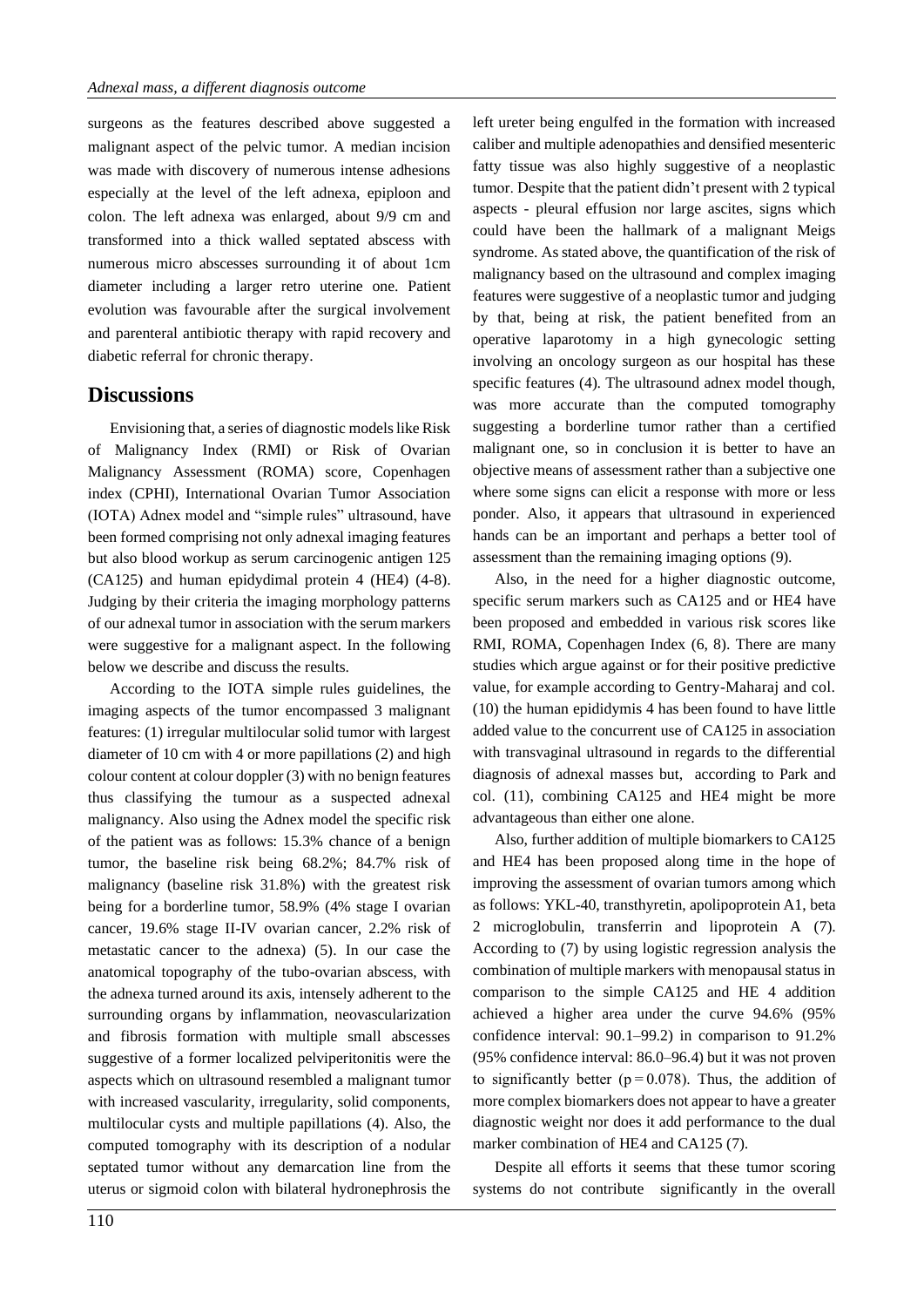diagnosis of malignant ovarian tumors, the ultrasound aspect remaining superior in differentiation as when comparing ultrasound to RMI and especially ROMA scoring systems  $(P < 0.0001)$  as the imagistic assessment had the highest area under the curve (0.968, 95% confidence interval: 0.945–0.984, P < 0.0001) , being followed by the RMI scoring system (0.931, 95% confidence interval:  $0.901-0.955$ ,  $P = 0.0030$ ) and last by ROMA score (0.893, 95% confidence interval: 0.857– 0.922) (6).

In our case the blood workup with normal leukocytes and absent inflammation markers did not raise any suspicions towards a pelvic inflammatory disease despite the final intraoperative results most probably due to an already cooled down process of localized pelviperitonitis despite the fact that the patient didn't claim any previous pain nor fever nor purulent discharge. These facts might be explained by the concurring patient pathology, severe anemia, an undiagnosed and uncontrolled diabetes type II until the emergency ward presentation and the antidepressive treatment, the patient having a psychiatric disease. Serum CA 125 was obtained, and the elevated value of 219 U/ml combined with the ultrasound aspect led to a high RMI score of 657 points (high risk of malignancy, 71% sensitivity, 92% specificity) and high adnex model score of 84.7% risk of malignancy, facts which were reassuringly leading towards an oncologic pathology denied intraoperatively. But according to literature search, serum CA125 is not only elevated in oncologic diseases like ovarian or pancreatic cancers. It is also elevated in benign pathologies, especially fibrosis or serositis related such as: cirrhosis, lung fibrosis, nephrotic syndrome, smoking, endometriosis especially stage III and IV, uterine leiomyomatosis, ovarian benign pathology like fibromathecoma, struma ovary – teratoma, cardiac failure, hemodialysis with serositis, peritoneal tuberculosis or physiologic aspects like menstruation or pregnancy (12- 17). Ca125 is elevated also in chronic pelvic inflammatory diseases in 5% of patients (18) as in our patient with presenting inflammation, fibrosis and serosal peritoneal and cardiac effusion. In conclusion an elevated serum CA125 does not always indicate malignancy. Furthermore Ca125, in the case of pelvic inflammatory disease, has been associated with conservative treatment failure as higher levels upon patient admission were discovered in the patients who required an invasive intervention (57 versus 30 U/ml,  $p = 0.02$ ), so CA125 levels were found to

be an independent risk factor associated with conservative parenteral antibiotic treatment failure (odds ratio; 95% confidence interval, 1.27, 1.08–1.48,  $p = 0.03$  (19). Despite the discovery as in our case of macroscopic pelvic inflammatory disease, oncology suspicion needs to be eliminated only after a thorough histopathologic evaluation as tuboovarian abscesses especially in postmenopausal women have a high degree of malignancy, 13.1% according to Gockley and col. (20).

#### **Conclusions**

Not all suspicious tumors are cancers. In conclusion, whenever the risk of potential ovarian malignancy arises, it is better to take action than to have an expectancy period as the vast majority of suspicious tumors indeed also have histopathologic confirmation. In rare cases with confounding factors a benign or borderline tumor can be discovered. This is why a high degree suspicion is imperative in the case of adnexal masses and whenever necessary when scheduling laparotomy a specialized oncology surgeon has to complete the surgical team. Ovarian masses represent a diagnostic dilemma as neither the imagistic evaluation nor serum markers represent absolute accuracy. Sonographic findings add greater value than the rest of imagistic means. Special attention is needed as not al suspicious adnexal masses are cancers and some benign aspects may hide microscopic malignancies.

#### **Conflict of interest disclosure**

There are no known conflicts of interest in the publication of this article. The manuscript was read and approved by all authors.

#### **Compliance with ethical standards**

Any aspect of the work covered in this manuscript has been conducted with the ethical approval of all relevant bodies and that such approvals are acknowledged within the manuscript.

#### **References**

1. Frances Reid (Study Director), Expert Advisory Panel Co-Chairs: Professor Neerja Bhatla and Annwen Jones. World Ovarian Cancer Coalition 2018, April 2018. https://worldovariancancercoalition.org/wpcontent/uploads/2018/10/THE-WORLD-OVARIAN-CANCER-COALITION-ATLAS-2018.pdf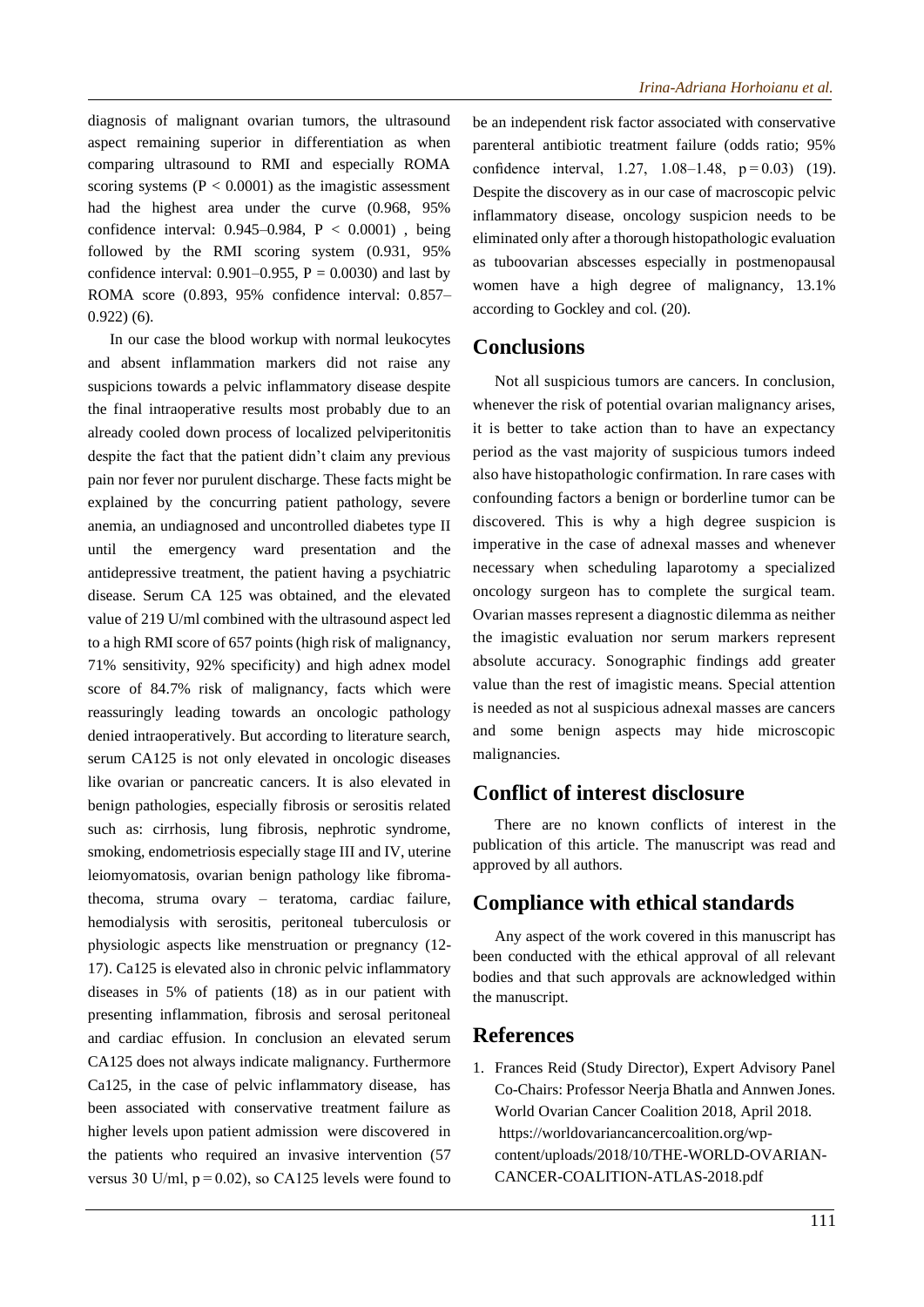- 2. Torre LA, Trabert B, DeSantis CE, Miller KD, Samimi G, Runowicz CD, Gaudet MM, Jemal A, Siegel RL. Ovarian cancer statistics 2018. *CA Cancer J Clin*. 2018; 68(4): 284-296. DOI: 10.3322/caac.21456
- 3. Shetty M. Imaging and Differential Diagnosis of Ovarian Cancer. *Seminars in Ultrasound, CT and MRI*. 2019; 40(4): 302-318. DOI:10.1053/j.sult.2019.04.002
- 4. Timmerman D, Van Calster B, Testa A, Savelli L, Fischerova D, Froyman W, Wynants L, Van Holsbeke C, Epstein E, Franchi D, Kaijser J, Czekierdowski A, Guerriero S, Fruscio R, Leone F, Rossi A, Landolfo C, Vergote I, Valentin L. Predicting the risk of malignancy in adnexal masses based on the Simple Rules from the International Ovarian Tumor Analysis group. *Am J Obstet Gynecol.* 2016; 214(4): 424-437. DOI: 10.1016/j.ajog.2016.01.007
- 5. Van Calster B, Van Hoorde K, Valentin L, Testa AC, Fischerova D, Van Holsbeke C, Savelli L, Franchi D, Epstein E, Kaijser J, Van Belle V, Czekierdowski A, Guerriero S, Fruscio G, Lanzani C, Scala F, Bourne T, Timmerman D. International Ovarian Tumour Analysis group. Evaluating the risk of ovarian cancer before surgery using the ADNEX model to differentiate between benign, borderline, early and advanced stage invasive, and secondary metastatic tumours: prospective multicentre diagnostic study. *BMJ*. 2014. 349: g5920. DOI: 10.1136/bmj.g5920
- 6. Van Gorp T, Veldman J, Van Calster B, Cadron I, Leunen K, Amant F, Timmerman D, Vergote I. Subjective assessment by ultrasound is superior to the risk of malignancy index(RMI) or the risk of ovarian malignancy algorithm (ROMA) in discriminating benign from malignant adnexal masses. *Eur J Cancer*. 2012. 48(11): 1649-1656. DOI: 10.1016/j.ejca.2011.12.003
- 7. Moore RG, Blackman A, Miller C, Robison K, DiSilvestro PA, Eklund EE, Strongin R, Messerlian G. Multiple biomarker algorithms to predict epithelial ovarian cancer in women with a pelvic mass: Can additional makers improve performance? *Gynecol Oncol*. 2019. 154 (1): 150-155. DOI: 10.1016/j.ygyno.2019.04.006.
- 8. Karlsen MA, Høgdall EVS, Borgfeldt C, Kalapotharakos G, Zdrazilova-Dubska L, Chovanec J, Lok CAR, Stiekema A, Mutz-Dehbalaie i, Rosenthal AN, Moore EK, Schodin BA, Sumpaico WW, Sundfeldt K, Kristjansdottir B, Zapardiel I, Høgdall CK. A novel diagnostic index combining HE4, CA125 and age may improve triage of women with suspected ovarian cancer — An international multicenter study in

women with an ovarian mass. *Gynecol Oncol*. 2015; 138(3): 640-646. DOI: 10.1016/j.ygyno.2015.06.021

- 9. Thomassin-Naggara I, Daraï E, Lécuru F, Fournier L. Diagnostic value of imaging (ultrasonography, doppler, CT, MR, PET-CT) for the diagnosis of a suspicious ovarian mass and staging of ovarian, tubal or primary peritoneal cancer: Article drafted from the French Guidelines in oncology entitled "Initial management of patients with epithelial ovarian cancer" developed by FRANCOGYN, CNGOF, SFOG, GINECO-ARCAGY under the aegis of CNGOF and endorsed by INCa. *Gynecol Obstet Fertil Senol*. 2019. 47(2): 123-133. DOI: 10.1016/j.gofs.2018.12.012.
- 10. Gentry-Maharaj A, Burnell M, Dilley J, Ryan A, Karpinskyj C, Gunu R, Mallett S, Deeks J, Campbell S, Jacobs Sundar S, Menon U. Serum HE4 and diagnosis of ovarian cancer in postmenopausal women with adnexal masses. *Am J Obstet Gynecol*. 2019 Jul 24. pii: S0002-9378(19)30936-6. DOI: 10.1016/j.ajog.2019.07.031
- 11.Park Y, Lee JH, Jin D, Eun H, Lee Y, Kim HS. Diagnostic performances of HE4 and CA125 for the detection of ovarian cancer from patients with various gynecologic and non-gynecologic diseases. *Clin Biochem*. 2011. 44(10-11): 884-888. DOI: 10.1016/j.clinbiochem.2011.04.011
- 12. Buyukberber S, Sari R, Turk HM, Ates M. Elevated Serum CA-125 Levels in Hemodialysis Patients with Peritoneal, Pleural, or Pericardial Fluids. *Gynecol Oncol.* 2000. 77(2): 254-257. DOI: 10.1006/gyno.2000.5776Get.
- 13. Bokhari A, Rosenfeld GS, Cracchiolo B, Heller DS. Cystic struma ovarii presenting with ascites and an elevated CA-125 level. A case report. *J Reprod Med*. 2003; 48(1): 52-56.
- 14. Zhang M, Zhang Y, Fu J, Zhang L, Chapter Thirteen Serum CA125 levels are decreased in rectal cancer but increased in fibrosis-associated diseases and in most types of cancers. *Prog Mol Biol Transl Sci*. 2019; 162: 241-252. DOI: 10.1016/bs.pmbts.2018.12.012
- 15.Sengupta S, Lalit N, Srivastava. Elevated tumour marker CA125: Interpretations in clinical practice. *Current Medicine Research and Practice*. 2014; 4(5): 214-218. DOI: 10.1016/j.cmrp.2014.09.004
- 16.Jones OW 3rd, Surwit EA. Meigs syndrome and elevated CA 125. *Obstet Gynecol*. 1989. 73(3 Pt 2): 520-521.